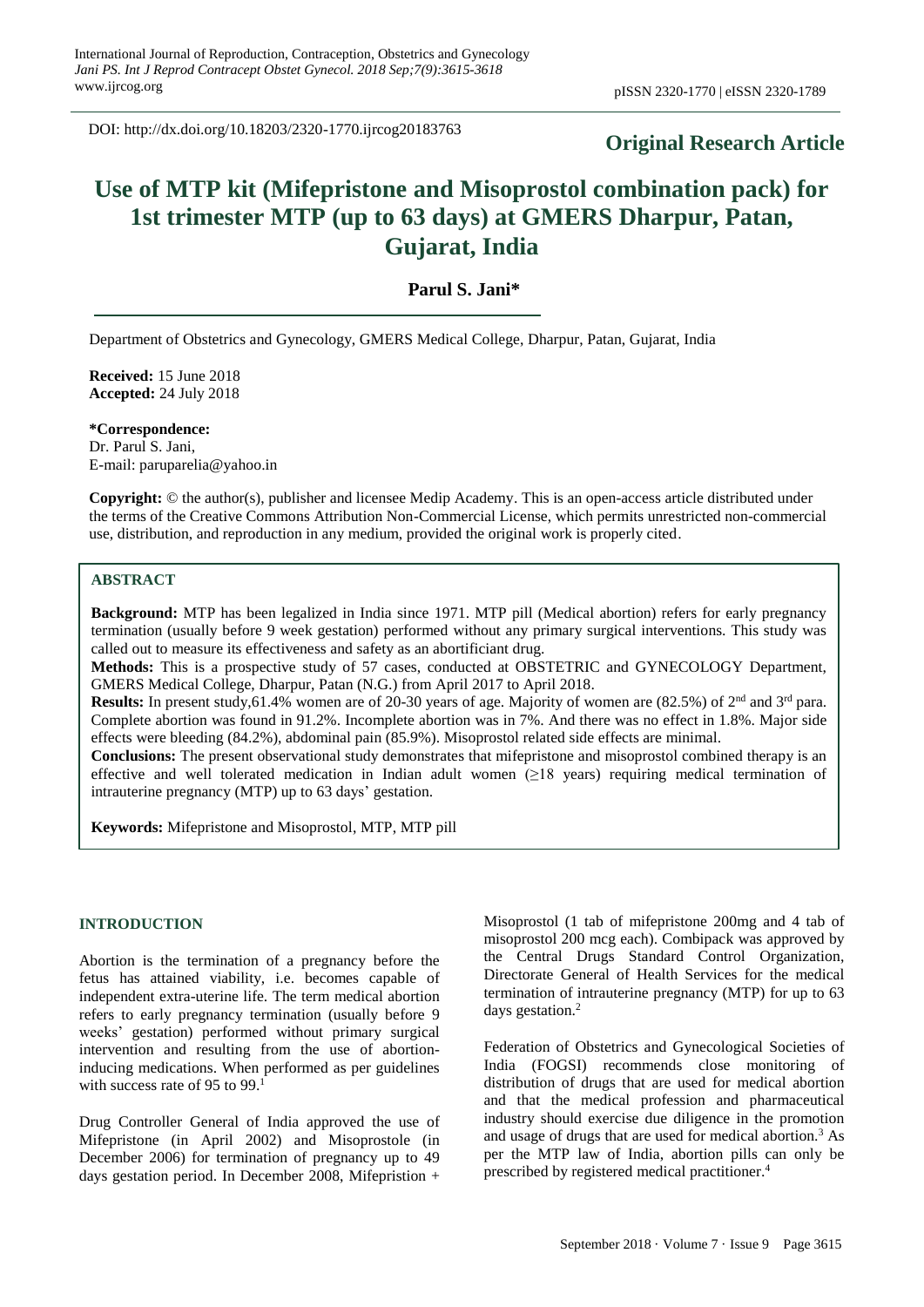Mifepristone acts by binding to the progesterone receptor, thus inhibiting the effect of progesterone. The sensitivity of myometrium to exogenous prostaglandins is also increased by administration of Mifepristone. Thus, in early pregnancy, administration of Mifepristone results in regular uterine contractility and increased sensitivity of prostaglandins.<sup>5</sup> Misoprostol is a synthetic prostaglandins E1 analogue and because of its uterotonic and cervicalripening actions, Misoprostol is also widely used for various gynecological and obstetrical purposes, such as cervical ripening and induction of labour, for pretreatment of the cervix prior to surgical termination of pregnancy and, in combination with Mifepristone for medical abortion.<sup>6</sup> Prostaglandins causes powerful contraction of uterus.<sup>7</sup>

#### **METHODS**

This study was carried out at Obstetric and Gynecology Department, GMERS Medical college, Dharpur, Patan, (N.G.) from April 2017 to April 2018.

#### *Inclusion criteria*

Women who needed termination of pregnancy with live intrauterine pregnancy up to 63 days gestation, confirmed by ultrasound.

# *Exclusion criteria*

- Pregnant women more than 63 days of gestation
- Previous allergic reaction to the drugs involved
- Severe anemia
- Pre-existing heart disease
- Undiagnosed adenexal mass
- Intrauterine device in place
- Chronic adrenal failure
- Renal or hepatic failure
- Porphyria and Hemorrhagic disorders
- With concurrent anticoagulant therapy
- Long-term corticosteroid therapy.

All the women were explained about the bleeding and some abdominal pain after taking the drug and all the women were explain about the surgical evacuation in case of incomplete abortion or if there is no effect of the drug. All women had timely access to appropriate emergency medical facilities, if arises.

Day 1 Tab. Mefipristone 200mg.orally

Follow up on Day 2 Tab. Misoprost 400mcg orally given and advised to take another 400 mcg after 12 hours at home.

Follow up on day 14- for final confirmation by clinical examination and ultrasonographic scan that a complete termination of pregnancy had occurred.

Efficacy rates were determined as complete abortion rate, incomplete abortion rate or no response rate observed at Day 14. Based on the outcome of the treatment for each patient.

## **RESULTS**

Table 1 shows majority of women seeking for MTP pill are of 20-35 years of age accounting for 80% of case study. Whereas 12.3% of women were between 15-19 years and 7% were 35-39 years.

#### **Table 1: Age distribution.**

| Age of women | No. $(n=57)$ | $\frac{0}{0}$ |
|--------------|--------------|---------------|
| $15-19$      | 07           | 12.3          |
| $20 - 24$    | 20           | 35.1          |
| $25 - 29$    | 15           | 26.3          |
| $30 - 34$    | 11           | 19.3          |
| 35-39        | $\Omega$     |               |

#### **Table 2: Parity.**

| <b>Parity of women</b> | No. $(n=57)$ |      |
|------------------------|--------------|------|
|                        |              | 12.3 |
|                        | 25           | 43.9 |
|                        | つつ           | 38.6 |
| 4 or more              |              | 53   |

In Table 2, majority of women are  $2<sup>nd</sup>$  and  $3<sup>rd</sup>$  para about 82.5% of case study and about 12.3% cases are para 1 and 5.35% are having 4 or more children.

#### **Table 3: Gestational age.**

| Age of gestation $\text{(days)}$ No. $\text{(n=57)}$ |    | $\frac{0}{\alpha}$ |
|------------------------------------------------------|----|--------------------|
| $30-39$                                              | 14 | 24.6               |
| 40-49                                                | 23 | 40.1               |
| $50-63$                                              | 20 | 35.1               |

According to Table 3, age of gestation at the time of taking pill shows 40-49 days gestation carries 40% of case study and 50-63 days of gestation carries 35%. Early hospital visit (30-39days) consist of 24.6% of case study.

#### **Table 4: Success rate.**

| <b>Success rate</b> | No. $(n=57)$ |      |
|---------------------|--------------|------|
| Complete abortion   | 52.          | 91.2 |
| Incomplete abortion | 04           | 70   |
| no effect           | $^{\prime}$  | 18   |

Table 4 of success rate shows about 91.2% of cases all completely aborted when followed up on 14th day, confirmed by ultrasound scanning, only 7% of cases need surgical intervention due to incomplete abortion and only 1.8% cases have no effect, so surgical evacuation done.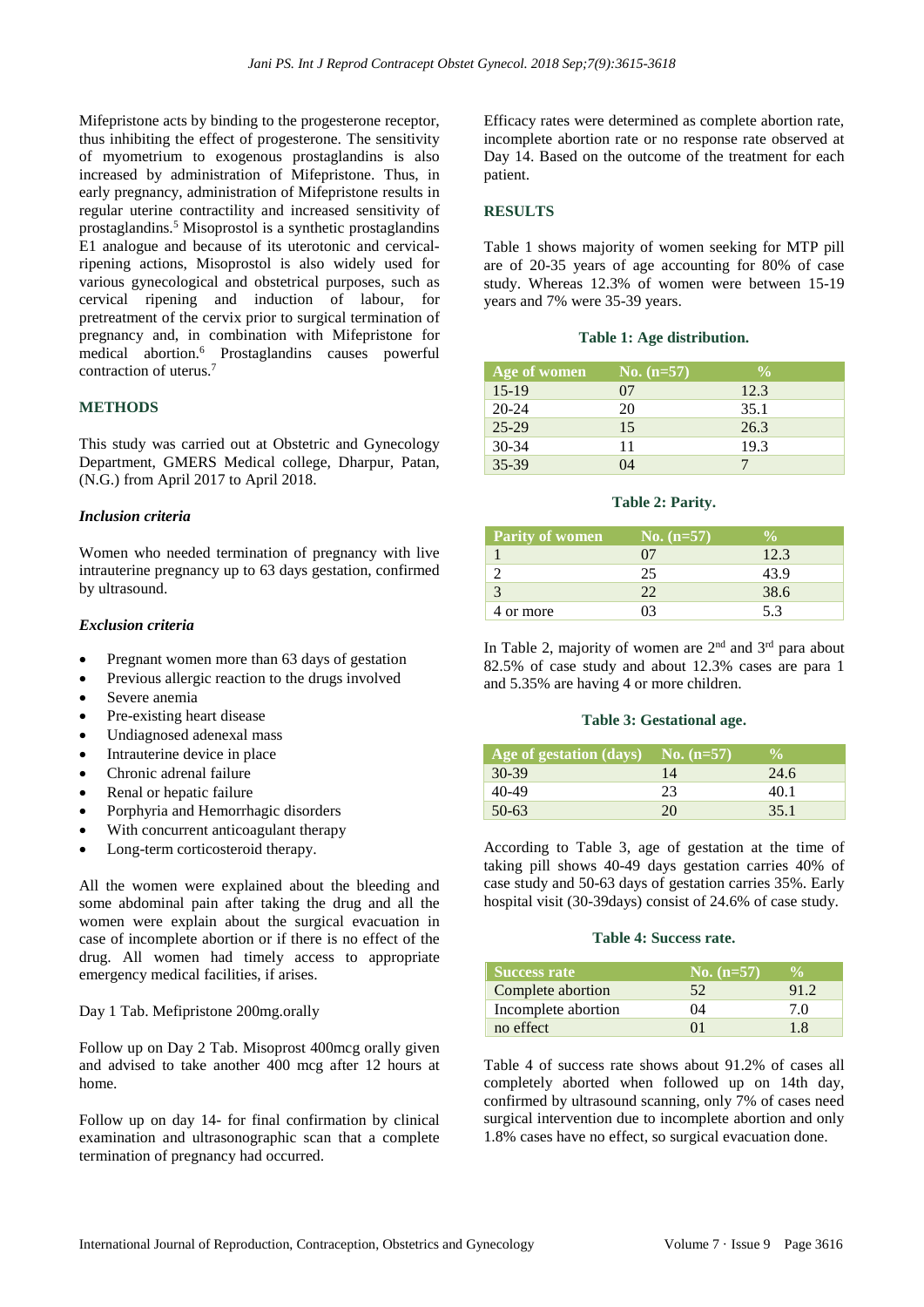#### **Table 5: Side effects.**

| <b>Side effects</b> | No. $(n=57)$   | $\frac{0}{0}$ |
|---------------------|----------------|---------------|
| Bleeding            | 48             | 84.2          |
| Abdominal pain      | 49             | 85.9          |
| <b>Nausea</b>       | 18             | 31.5          |
| Vomiting            | 11             | 19.2          |
| Headache            | 03             | 5.2           |
| <b>Backache</b>     | 11             | 19.2          |
| Anxiety             | 04             | 7             |
| Sleeplessness       | 02             | 3.5           |
| Loss of appetite    | 0 <sub>5</sub> | 8.7           |
| Diarrhoea           | റഭ             | 10.5          |

According to Table 5, in present study, the main side effect is bleeding (84.2%) and pain related effects –Abd. Pain (85.9%), backache (19.2%), headache (5.2%). With naushea (31.5%), and vomiting (19.2%).7% had anxiety and 3.5% had sleeplessness may be due abortion related fear and nervousness. Loss of appetite in 8.7 and and diarrhea was in 10.5% of cases.

# **DISCUSSION**

In India, MTP act was passed in 1971 to prevent unsafe and illegal abortion with the aim to reducing the maternal mortality and morbidity due to unsafe abortion.<sup>4</sup> As per the guidelines for medical abortion in India, medical abortion is only offered only to those patients, who are ready for minimum three follow-up visits, can understand the instruction, ready for surgical procedure if failure or excessive bleeding, good family support and easy access to appropriate healthcare facility.<sup>8</sup>

Present study shows majority of woman seeking for MTP pill are of 20-35yr ages accounting for 80% of case study. Whereas 12.3% patients were less then20 years, compare to study by Sarojini et al 3.8% patients were less than 19 years of age.<sup>9</sup> Majority of woman are 2nd and3rd para about 82.5% of case study about 12.3% case are para 1and 5.35% are having 4 or more children. Where in a study by Sarojini majority of patients were multigravida.<sup>9</sup> Age of gestation shows 40-49day gestation carries 40% of case study and 50-63 day of gestation comprise of 35%. Early hospital visit (30-39days) consists of 24.6% case. Thus, majority of patients having 40-63 days consist of 75% cases.

In success rate, Present study Suggest about 91.2% of case all completely aborted when follow up on 14th day, confirm by ultrasound scanning. In a study by Ashok et al, overall success rate was 97.5% our success rate is comparable to study by Shivastava in 2006 in Nepal.<sup>6,10</sup> success rate was 92.6%. Kathleen et al, in 2011 performed similar study and found success rate of 80%.<sup>11</sup> Similarly Schaff et al reported success rate of 97% with 200mg mifepristone followed by 800 microgram misoprostol vaginally.<sup>12</sup>

In present study, only 7% of case need surgical intervention due to incomplete abortion which is slightly higher than 2-5% reported by Ashok et al. In a study by Sarojini et al, surgical evacuation required in 90.4% and 1-2% required surgical evacuation for heavy bleeding and 2-3% need surgical evacuation due to incomplete abortion.6,9 Schaff et al reported 2.4% surgical evacuation rate and spitz IM, and Bardin CW reported 14.65% surgical evacuation rate respectively.<sup>12,13</sup>

In present study, only 1.8% case have no effect. which is higher than the 0.6% rate reported by Ashok et al Schaff et al reported  $0.3\%$  of cases have no effect at all.<sup>6,12</sup> Ongoing pregnancy rate with a range of 0.8% to 1.5% has been reported by Spitz IM et al.<sup>13</sup>

In side effects, endogenous prostaglandins induce uterine contractility and increase sensitivity of prostaglandins and leads to the uterine bleeding and disruption of placental function.<sup>5</sup> present study Shows excessive bleeding 84.2%, abdominal pain 85.9%, nausea 31.5%, vomiting 19.2%, backache 19.2%, other side effects are very minimal.In a study by Sarojini et al, 69.3% patients reported bleeding. <sup>9</sup> Vaginal bleeding and Uterine cramping are expected.<sup>10</sup> In present study, pain related side effects are about abdominal pain 85.9%, backache 19.2% and headache5.2%.where as in study of Schaff et al, the abdominal cramping c was reported 36.9% - 91.8%.<sup>12</sup> Pain related side effects like abdominal pain, backache, headache were experienced due to uterine contraction and misoprostol related side effects. 14

About Naushea and vomiting and diarrhoea, our study reported 31;5% and 19.2% and 10.5% respectively, in the study of Schaff et al, naushea was reported in 44.6 and 91.8%.<sup>12</sup> where as in study of El-Refaey et al, its incidence reported was 70%, 44%, and 36% respectively. <sup>15</sup> These were attributed due to misoprostol. The most frequent side effects reported in some studies are abdominal pain or discomfort (56%), nausea (54%), tiredness  $(50\%)$  and breast pain  $(28\%)$ .<sup>16</sup>

In present study, Anxiety, sleeplessness, and loss of appetite were experienced by many number of women. This could be due to mental health of women undergoing the abortion.

# **CONCLUSION**

Medical abortion is effective and safe if carried out under medical supervision. The standard protocol followed by the hospital was oral administration of 200 mg Mifeprostone followed by (24 hours later) oral administration of Misoprostol 800 mcg. The success rate of the combination was excellent and was found to be significantly associated with gestational age. Misoprostol related gastrointestinal side effects were minimal. Unwanted pregnancies due to failure of contraception were one of the noticeable reasons which was intervened and counselled properly.